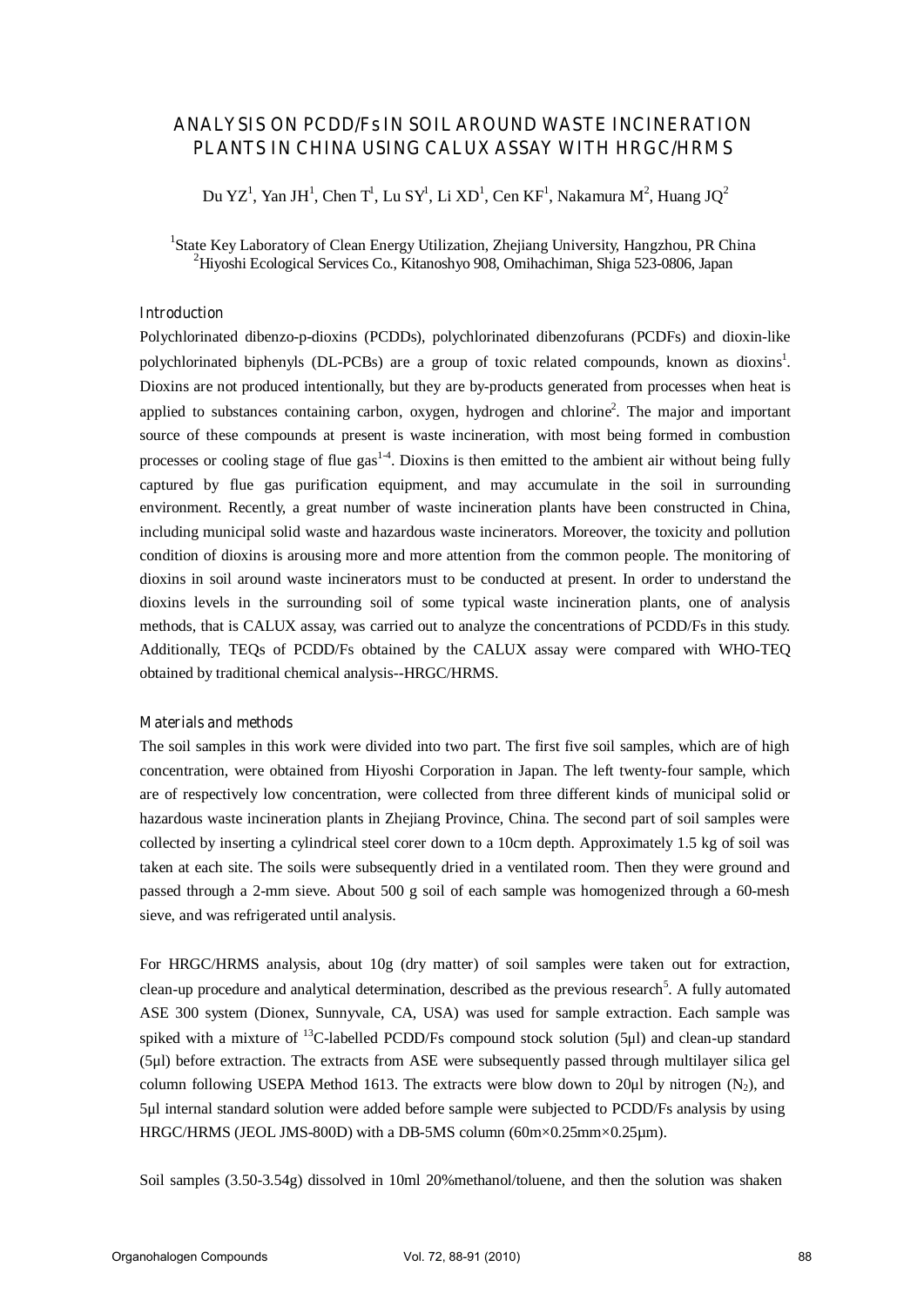and ultrasonic extracted for 5min, which were prepared for CALUX assay. The extraction was passed through a celite column, and then the above operations were conducted two times. The mixed solution was further loaded onto an acid-silica gel and XCARB (XDS Inc., USA) bigeminal columns. The DL-PCBs and PCDD/Fs fractions were then eluted with different solution only onto XCARB column respectively, and the PCDD/Fs fraction was selected for CALUX assay in this study. The CALUX assay was carried out using a recombinant H1L6.1 cell line. The cells were seeded on 96-well microplates, and after 24h of incubation, cells were exposed in duplicate to the purified sample extracts and 2,3,7,8-TCDD standard solution for 20-24h of incubation. The luciferase activity was measured using a Lucy I luminometer (Antos, Salzburg, Austria).

## **Results and discussion**

The TEQ of PCDD/Fs determined by CALUX assay and HRGC/HRMS with WHO-TEF(2005) are written as "CALUX-TEQ" and "WHO-TEQ", respectively. CALUX-TEQ and WHO-TEQ of five soil samples from Hiyoshi Corporation were 20.8 7795.2 pg-TEQ/g and 9.7 6760.0 pg-TEQ/g respectively (not shown in this paper), as shown in Fig.1. These results show that CALUX-TEQ and WHO-TEQ are highly correlated in soil samples. The ratio between CALUX-TEQ and WHO-TEQ were  $1.4 \pm 0.7$ , so generally, CALUX-TEQ showed higher values than WHO-TEQ $6$ .

WHO-TEQ of the twenty-four soil samples collected from three waste incineration plants in China were in the range of 1.72 to 31.44 pg-TEO/g (not shown in this paper), with a mean value of 6.09 pg-TEQ/g. Schuhmacher et al.<sup>7</sup> investigated the baseline level of PCDD/Fs in soil in Catalonia (Spain), and PCDD/Fs levels ranged from 0.13 to 24.2 pg I-TEQ/g, with a mean value of 1.68 pg I-TEQ/g. In addition, the WHO-TEQ values observed in the present study are basically consistent with those found in Barcelona (Spain; 6.78 16.62 pg I-TEQ/g)<sup>8</sup> and Buchon (Korea; 1.25 74.98 pg I-TEQ/g)<sup>9</sup>. Furthermore, CALUX-TEQ of the twenty-four soil samples were in the range of 1.71 to 44.23 pg-TEQ/g, and CALUX-TEQ and WHO-TEQ values are compared graphically in Fig.2. It is obvious that CALUX-TEQ is significantly correlated with WHO-TEQ of the twenty-four samples from China, and the correlation coefficient is 0.7639, which is lower than that of the five samples from Hiyoshi Company. Notably, maybe PCDD/Fs concentration in the samples from Hiyoshi Company is extremely higher than that from China, and the concentration distributes between 9.7 to 6760.0 pg-TEQ/g, which is more dispersive, while the distribution from China is centralized in the range of  $1.72$  31.44 pg-TEQ/g. Therefore, the correlation of the second part samples (China) is not very satisfactory, but the CALUX assay for PCDD/Fs determination has been increasingly recognized as a useful tool. Moreover, the development of a correlation database between WHO-TEQ and CALUX-TEQ for soil samples is required in the future.

The CALUX assay is conducted by the reaction of specific cell line with PCDD/Fs congeners, so CALUX-TEQ values depend on the biological responsiveness to specific PCDD/Fs isomers. To examine the factors affecting the discrepancy found by TEQ determined by bioassay and chemical analysis, relative potency (REP) values for individual PCDD/Fs isomers were applied (the data were shown in another paper)<sup>10</sup>. REP-TEQ was calculated by multiplying the concentration of each isomer measured by HRGC/HRMS with its CALUX-REP. Interestingly, CALUX-REP was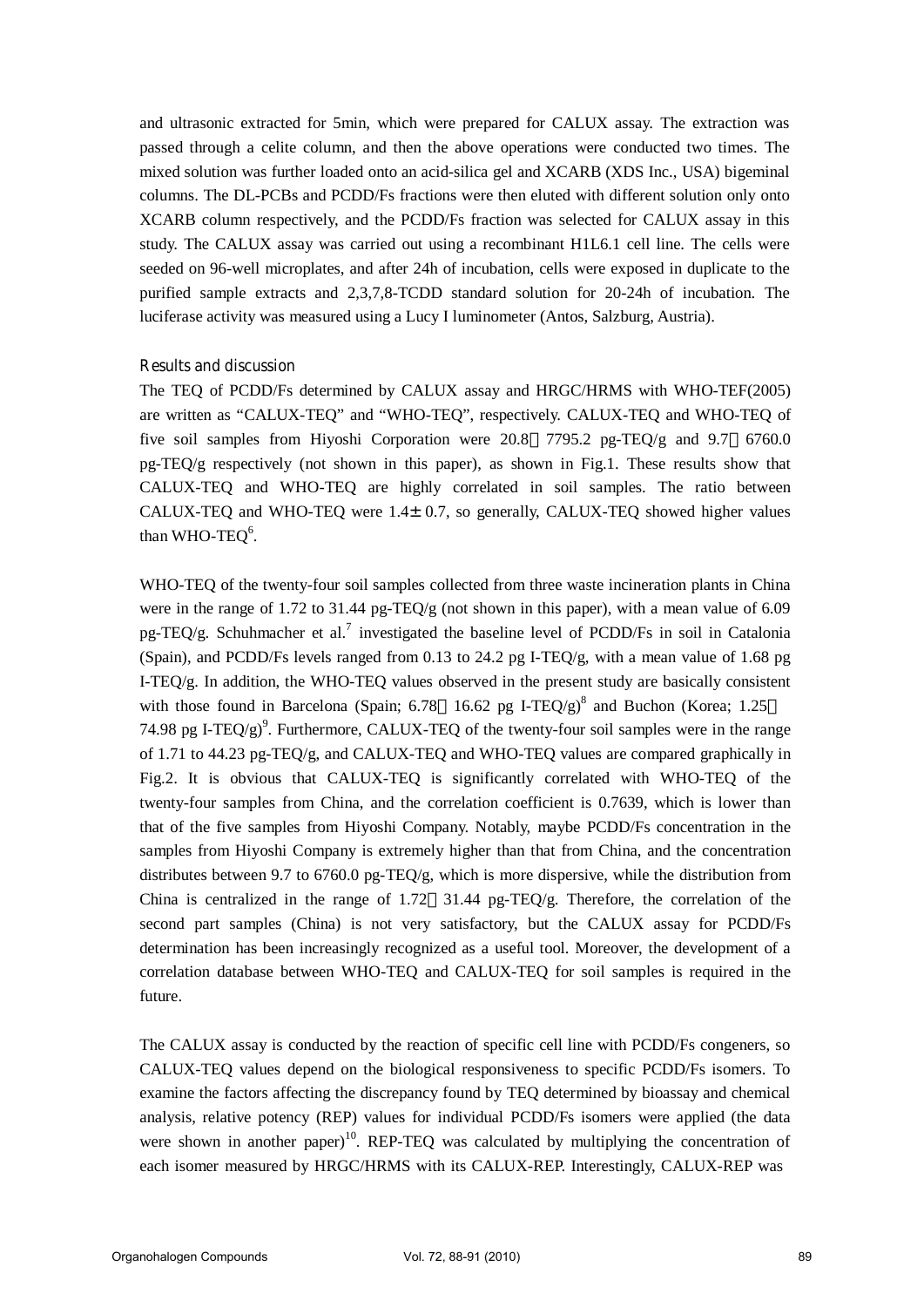found to be close to WHO-TEQ, except that the REP values of 1,2,3,7,8-PeCDF, 2,3,4,6,7,8-HxCDF, 1,2,3,4,7,8,9-HpCDF and OCDF were much higher than WHO-TEF values. It is indicated that biological responsiveness of CALUX assay is much more active to PCDFs, which is a possible factor of differences between CALUX-TEQ and WHO-TEQ. Furthermore, it is speculated that the presence of other AhR agonisits is another possible factor of discrepancy. Polybrominated dibenzo-p-dioxins and dibenzofurans (PBDD/Fs) and a few polychlorinated naphthalene (PCNs) congeners also have dioxin-like activities $^{11}$ .

PCDD/Fs homologues were shown in Table 1. OCDD was the predominant homologue, and the other major homologues are HpCDD, HpCDF and OCDF. Due to the soil samples from different kinds of waste incineration plants, the ratios of PCDFs to PCDDs in soil samples vary greatly, which are the important indicator to ascertain the possible reaction routes for PCDD/Fs formation. For example, [PCDF]/[PCDD] ratios of S20 S24 from the same plant are above one, which indicates that the main route for PCDD/Fs formation is de novo synthesis, and when [PCDF]/[PCDD] ratios of S11 S19 from the same plant are below one, the main route is precursor condensation.

### **Acknowledge**

This research work was financially supported by Hiyoshi Corporation, Japan.

#### **Reference**

- 1. B.R. Stanmore, (2004), *Combust. Flame*, 136, 398–427.
- 2. Government of Japan, Dioxins, 2009.
- 3. H. Fiedler, (2007), *Chemosphere*, 67, S96.
- 4. E. Finocchio, G. Busca, M. Notaro, (2006), *Appl. Catal.*, B62, 12–20.
- 5. Li XD, Yan M, Chen T, Lu SY, Yan JH, Cen KF, (2010), *Journal of Hazardous Materials*, 179, 783-789.
- 6. US Environmental Protection Agency, Test methods for evaluating solid waste, physical/chemical methods. USEPA, 2007.
- 7. M. Schuhmacher, M.C. Rodriguez-Larena, M.C. Agramunt, J. Diaz-Ferrero, J.L. Domigo, (2002), Chemosphere, 48, 187-193.
- 8. M. Schuhmacher, S. Granero, J. Rivera, L. Muller, J.M. Llobet, J.L. Domigo, (2000), Chemosphere, 40, 593-600.
- 9. J.E. Oh, S.D. Choi, S.J. Lee, Y.S. Chang, (2006), Chemosphere, 64, 579-587.
- 10. Brown D.J., Chu M. van, Overmerir L., Chu A., Clark G.C., (2001), Organohalogen Compd., 53, 211-214.
- 11. Jun Hasegawa, Keerthi S. Guruge, Nobuyasu Seike, Yuji Shirai, Toshiaki Yamata, Masafumi Nakamura, Hiroshi Handa, Noriko Yamanaka, Shigeru Miyazaki, (2007), Chemosphere, 69, 1188-1194.